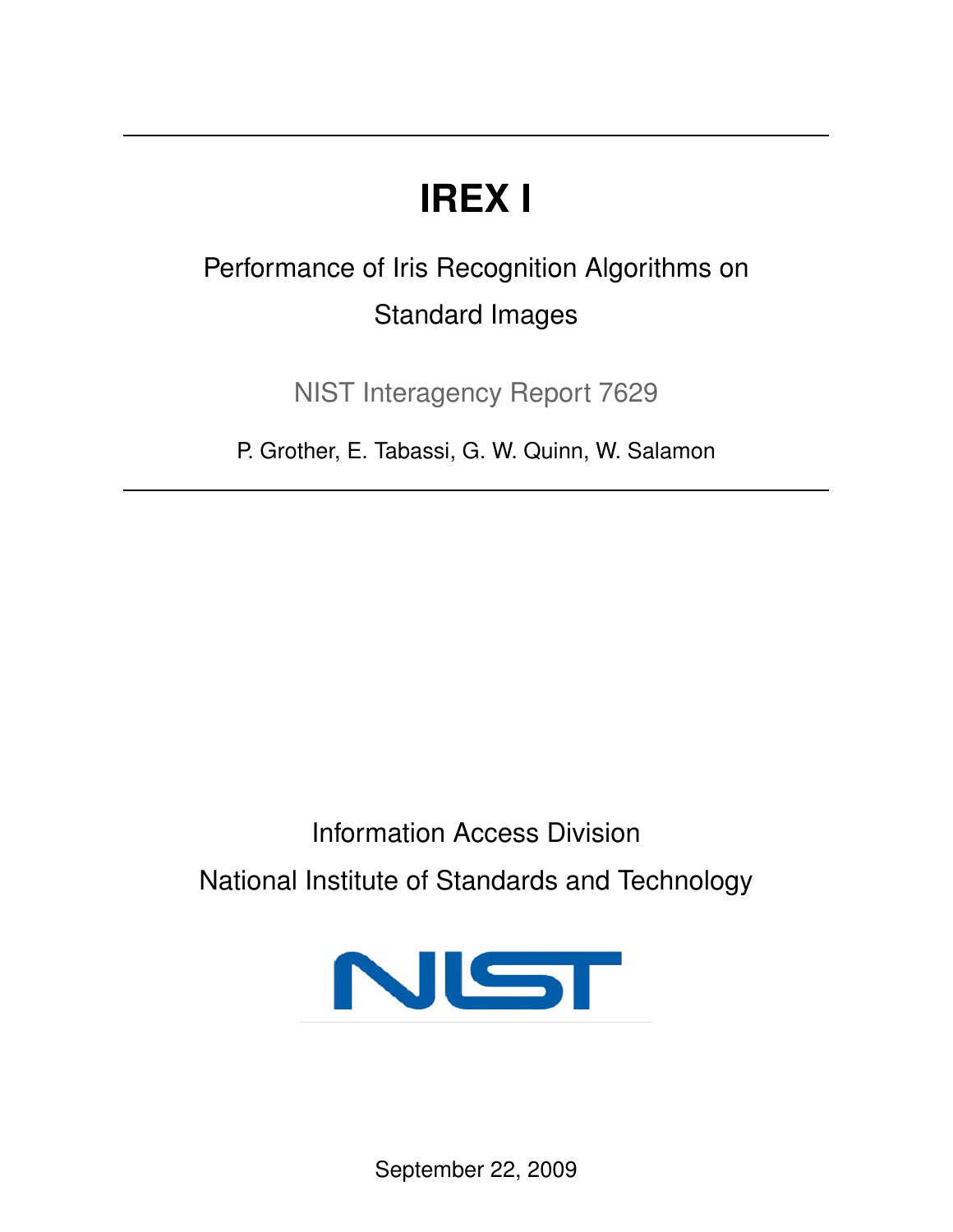#### **ACKNOWLEDGMENTS**

The authors would like to thank the Department of Homeland Security's U. S. VISIT Office for supporting this work. In addition, the authors are grateful to the Department of Homeland Security's Science and Technology Directorate for supporting the ongoing standardization aspects of this activity. We extend our thanks to the U.S. Department of Defense and the University of Bath for providing iris imagery to the project.

Finally, thanks go IREX participants for their contributions toward the ISO/IEC 19794-6 standard and the development of the IREX test specification $^{1}$ .

#### **DISCLAIMER**

Specific hardware and software products identified in this report were used in order to perform the evaluations described in this document. In no case does identification of any commercial product, trade name, or vendor, imply recommendation or endorsement by the National Institute of Standards and Technology, nor does it imply that the products and equipment identified are necessarily the best available for the purpose.

<sup>&</sup>lt;sup>1</sup>The formal CONOPS and API specification is available at http://iris.nist.gov/irex/irex\_api.pdf.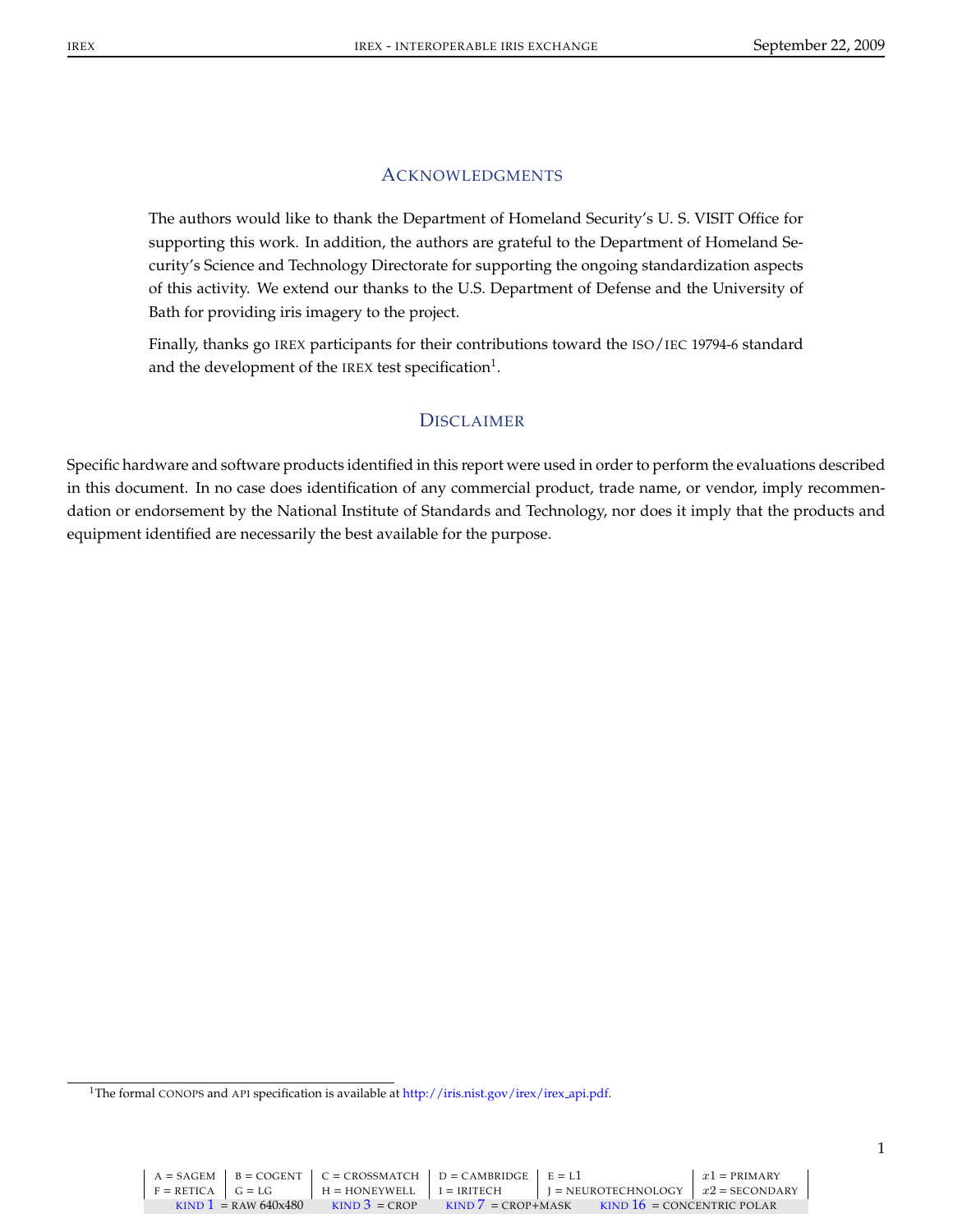## EXECUTIVE SUMMARY

The Iris Exchange (IREX) was initiated by NIST in late 2007 to support interoperable exchange of iris imagery in high performance biometric applications. The first activity in the program, the IREX I evaluation, was conducted in cooperation with the iris recognition industry to develop and test standard image formats, and to demonstrate that iris recognition algorithms can maintain their accuracy and interoperability with compact images. Standard formats are needed in federated applications in which iris data is exchanged between interoperating systems. Compact size is a current and vital requirement for applications in which imagery is passed across bandwidth-limited networks, or stored on identity credentials.

IREX I was initiated to give quantitative support to the revision of the ISO/IEC 19794-6 and ANSI/NIST TYPE 17 standards, and to form a multi-provider marketplace around those standards. As the largest independently administered test of iris recognition technology to date, IREX I includes a formal evaluation of the state-of-the-art of iris recognition algorithms from the following providers:

|                          | Cambridge University Cogent Systems Crossmatch Technologies Honeywell |                      | Iritech |
|--------------------------|-----------------------------------------------------------------------|----------------------|---------|
| L1 Identity Solutions LG | Neurotechnology                                                       | Retica Systems Sagem |         |

Recognition algorithms from these organizations were evaluated in a three stage process. First, algorithms were applied to convert raw images from contemporary iris cameras to the standardized iris images (i.e. IREX records) depicted here:



Preparation of these records requires various detection, localization, cropping, sampling and masking operations. These operations are non-trivial. They precede the second stage of processing in which features are extracted from standard images to form a template. The IREX records are not iris templates; instead they are specialized interoperable images designed for efficient storage. Templates contain proprietary "black box" feature representations. Their content is nonstandard, non-interoperable and not suitable for cross-agency exchange of iris data. The last stage, recognition, involves matching of templates to produce comparison scores. The role of standardized images is depicted as follows.

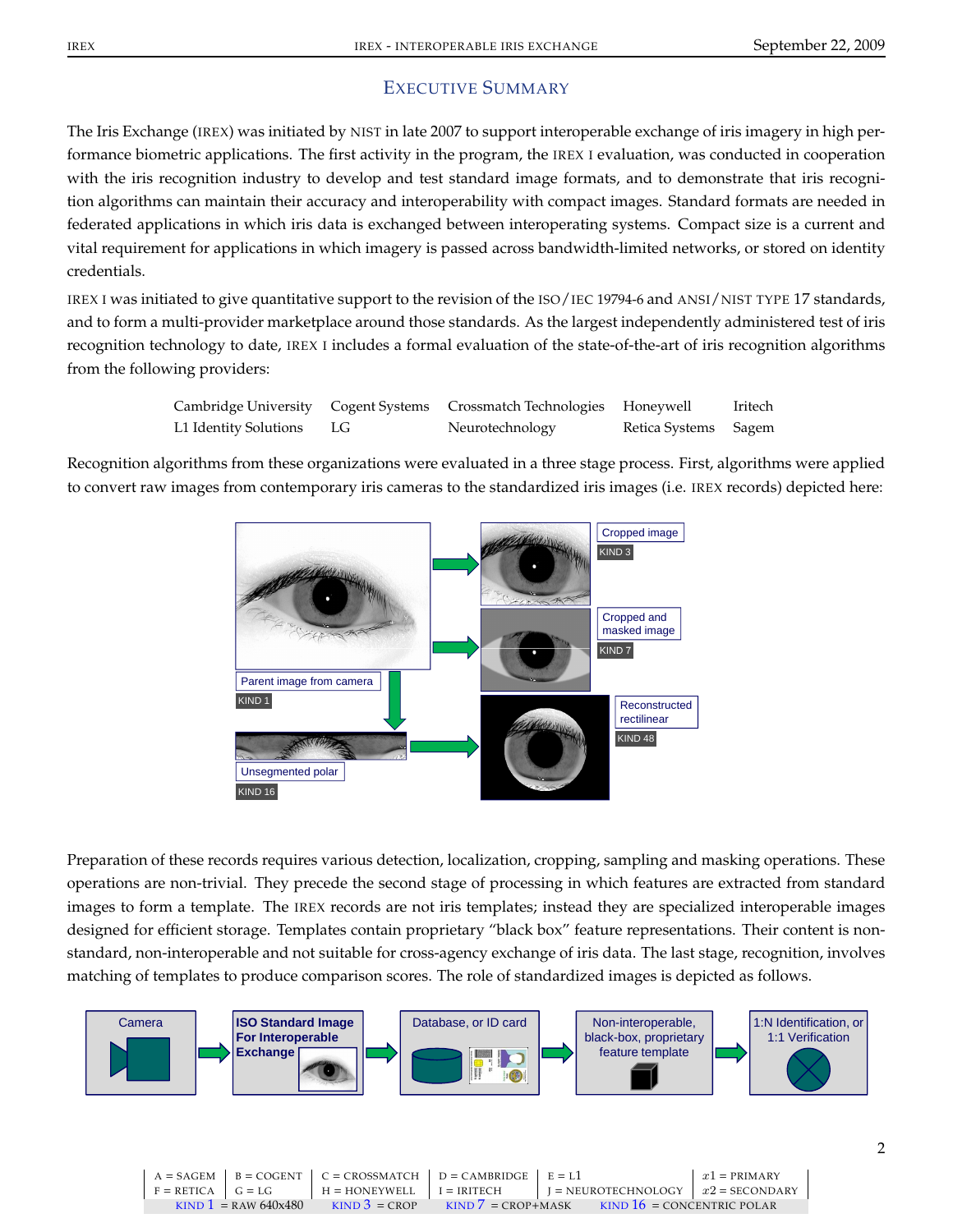The primary impacts of IREX are listed below. These are followed, in the next section, by an extensive, technical, summary of the results.

- $\triangleright$  IREX has advanced iris recognition toward the level of technical maturity and interoperability of fingerprint biometrics and has affirmed the potential for using iris biometrics as a second modality for large-scale identity management applications. This result will support storage of iris biometrics on identity credentials such as the United States Government's PIV cards in support of Homeland Security Presidential Directive (HSPD) 12. In addition it will directly support the interoperability goals of Homeland Security Presidential Directives 6, 11 and 24.
- $\triangleright$  IREX quantified the core algorithmic capability of nineteen recent iris recognition software implementations from ten organizations. This represents an order of magnitude expansion in the number of providers over the last half decade.
- $\triangleright$  IREX required participating organizations to implement the image formats proposed for the ISO standard. The result is that each provider now has off-the-shelf, or readily portable, software to support creation, validation, and recognition of standard images.
- $\triangleright$  IREX I complements considerable activity in the area of iris camera development. This has occurred particularly in the stand-off capture (where iris images are acquired at a few meters) and mobile device arenas. These, and other, cameras are technically capable of producing images in conformance to formal standards. IREX recommends that users should require cameras to do so.
- $\triangleright$  Standard iris image records with size of approximately thirty kilobytes can be produced for large-scale identification applications. This represents a factor of ten reduction in size over the images captured using contemporary cameras.
- $\triangleright$  Standard iris image records with sizes around three kilobytes can be produced that are suitable for one-to-one authentication applications. This factor of one hundred reduction in size over the images captured using contemporary cameras makes the images suitable for storage on "smart card" credentials.
- $\triangleright$  There is an industry-wide accuracy versus speed tradespace: Large-scale identity management applications benefit from fast algorithms; Forensic and unconstrained-capture applications should leverage newer, more computationally expensive, iris recognition algorithms.

The authors are available to discuss and brief this report.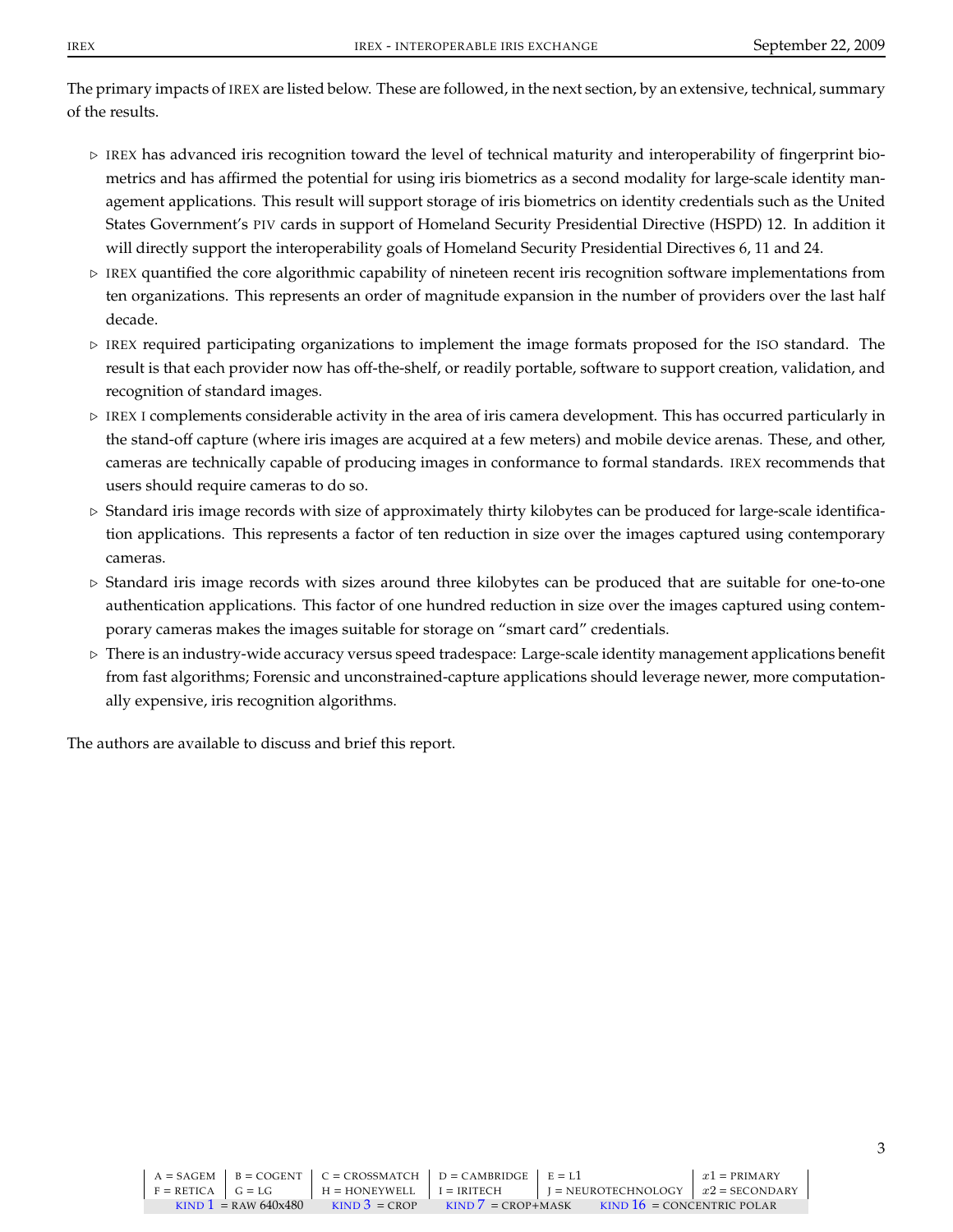## TECHNICAL SUMMARY

The significant results of the test are listed by subject-matter area below. These should be weighed in light of the caveats presented on page 13. Vendor comments on their IREX algorithms are included in the accompanying appendices<sup>2</sup>. These are accompanied, separately, by free vendor comments on IREX itself.

#### IMPACT ON THE MARKETPLACE

- $\triangleright$  In parallel with the revision of the ISO/IEC 19794-6 iris image interchange standard, the IREX study Sec. 4 attracted ten organizations into implementing the standard. This entailed significant effort on the part of the providers with respect to the production of syntactically correct code and with respect to algorithmic functionality. The result is that each provider now has off-the-shelf, or readily portable, software to support creation, validation, and recognition of standard images.
- $\triangleright$  IREX quantified the core algorithmic capability of nineteen recent<sup>3</sup> iris recognition software im-<br>Sec. 4 plementations from ten organizations. This represents an order of magnitude expansion in the number of providers over the last half decade. There are at least two other commercial providers whose algorithms were not openly submitted to IREX. The availability of standards-compliant implementations from these providers is not known.
- $\triangleright$  The compact interoperable formats tested here are amenable to lossless compression to as little Sec. 8.7 as 20 kilobytes. Lossless compression preserves imaging detail and ensures that iris recognition accuracy for large scale one-to-many applications is not compromised.
- $\triangleright$  Used with lossy compression, compact interoperable images occupy as little as two kilobytes. This Sec. 8 makes them suitable for storage on ISO/IEC 7816 integrated circuit "smart card" identification tokens. In comparison to the other biometric interchange records currently used on such credentials, the IREX record is somewhat larger than standard fingerprint minutia templates (approx. 300 bytes<sup>4</sup>), but smaller than standard fingerprint images (typically 6 to 10 kilobytes<sup>5</sup>) and e-Passport face images (from about 15 to 20 kilobytes $^6$ ).
- $\triangleright$  Compressed iris image sizes are similar to the template sizes measured for many algorithms sub- Sec. 7.5 mitted to the IREX evaluation. Such images can be matched without loss of recognition accuracy. There are no standards for iris recognition templates, and they are not interoperable. Their size advantage is small. Standard iris images should be exchanged instead.
- $\triangleright$  The ISO/IEC 19794-6 standard is application-neutral. Standard images are suitable for iris recognition applications embedding large-scale one-to-many identification searches (watchlist, deduplication, fraud detection), one-to-many token-less verification claims, and one-to-one verification claims with a credential.
- $\triangleright$  By executing a wide ranging study and reporting detailed results, IREX is expected to influence technical development of iris recognition algorithms in unforeseen ways.

#### INTEROPERABLE IMAGE FORMATS

<sup>2</sup>The appendices include: optional provider-supplied text describing each specific recognition algorithm; comments from the participants on the IREX activity; and detailed technical information for each specific IREX implementation. The appendices may be downloaded from http://iris.nist.gov/irex/irex appendices.pdf.

<sup>&</sup>lt;sup>3</sup>The implementations were sent to NIST in mid February 2009.

<sup>4</sup>A INCITS 378 minutia template from a flat index-finger impression containing 38 minutiae encoded in 6 byte format.

<sup>5</sup>A typical ISO/IEC 19794-4 single finger record, acquired at 500 pixels per inch and WSQ compressed at 15:1.

<sup>6</sup>A color ISO/IEC 19794-5 token face image, interocular distance 90 pixels, 15:1 compression and chrominance sub-sampling.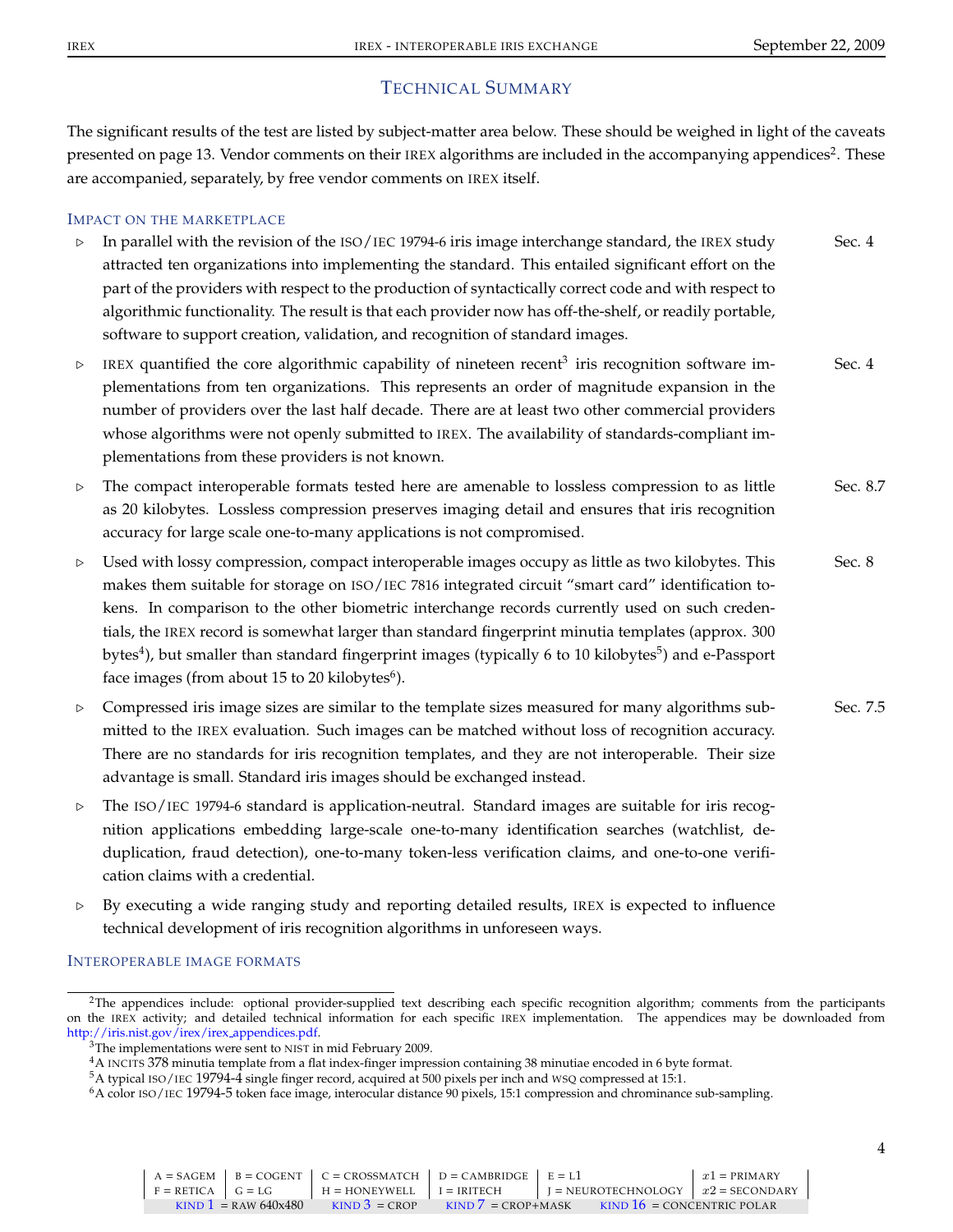$\triangleright$  For applications without size, transport, or communications-related throughput constraints the Sec. 8.7 uncropped uncompressed KIND 1<sup>7</sup> rectilinear record may be used. Such images, of size 640 x 480 pixels, can be losslessly compressed using the ISO/IEC 15948 Portable Network Graphics compression algorithm (PNG) by about a factor of two. The resulting records occupy a median size of 150 kilobytes.  $\triangleright$  If the acquisition process can include a coarse iris detection operation, then the centered crop-only Sec. 8.2 KIND 3 record almost always gives fewer false rejection errors than its un-cropped, uncompressed, and unconstrained KIND 1 parent. With lossless compression, KIND 3 instances require 50-80 kilobytes of storage. Instances may be further compressed using the lossy JPEG2000 algorithm. The crop-only KIND 3 image format should be retained in the ISO/IEC 19794-6 standard. . The cropped-and-masked KIND 7 image format proposed for the ISO/IEC 19794-6 standard should Sec. 8.2 be retained and advanced as the primary format for the exchange of compact iris images smaller than 3KB. At larger sizes or lower compression ratios, the KIND 3 format should be preferred: it is more easily and safely instantiated. The false rejection performance for some implementations exceeds that of the KIND 1 parent. The cropped-and-masked KIND 7 format is particularly amenable to lossless compression. This allows iris records to be produced in the 20-40 kilobyte range. This format should usually only be used in conjunction with the JPEG2000 and PNG compression algorithms. . The KIND 16 unsegmented polar format proposed for the ISO/IEC 19794-6 standard should be re- Sec. 8.2 jected. The recognition error rates associated with the format are much larger than those attainable with rectilinear KIND 3 and KIND 7 records. This is true natively, when a single provider prepares and matches the records, and in the interoperable case also, when different providers do so.  $\triangleright$  For some images, lossless compression will not be able to achieve a specific target size, and JPEG2000 Sec. 8 should be applied at a specific targeted bit rate. For images below about 20KB, lossy JPEG2000 compression will usually be needed.  $\triangleright$  Using false rejection error as a metric, the cropping operation used in preparation of KIND 3 and Sec. 8.5 KIND 7 records should extend to no closer than 0.6 iris radii from the iris in the horizontal direction, and 0.2 radii in the vertical direction.  $\triangleright$  Iris cameras should not internally apply compression to iris images, unless they are manufactured for a dedicated, profiled, application in which standardized compressed iris images are produced. An exception is lossless compression.  $\triangleright$  There is a large academic literature addressing the iris localization problem, and a rich diversity of Sec. 1 algorithms can be employed to effect the detection and localization steps necessary to instantiate KIND 7 and KIND 3 records. Detection and localization are non-trivial operations and are influential on recognition accuracy. Users should evaluate implementations accordingly. RECOGNITION ACCURACY  $\triangleright$  False rejection performance depends on the following (in decreasing order of importance): the Sec. 7.3.1 recognition algorithm, the particular image dataset, the standard image format, and on the amount

of compression applied. The observed error rate variations span at least an order of magnitude.

 $7$ For a visual description of the image KINDS evaluated in IREX, refer to Figure 3 on page 18.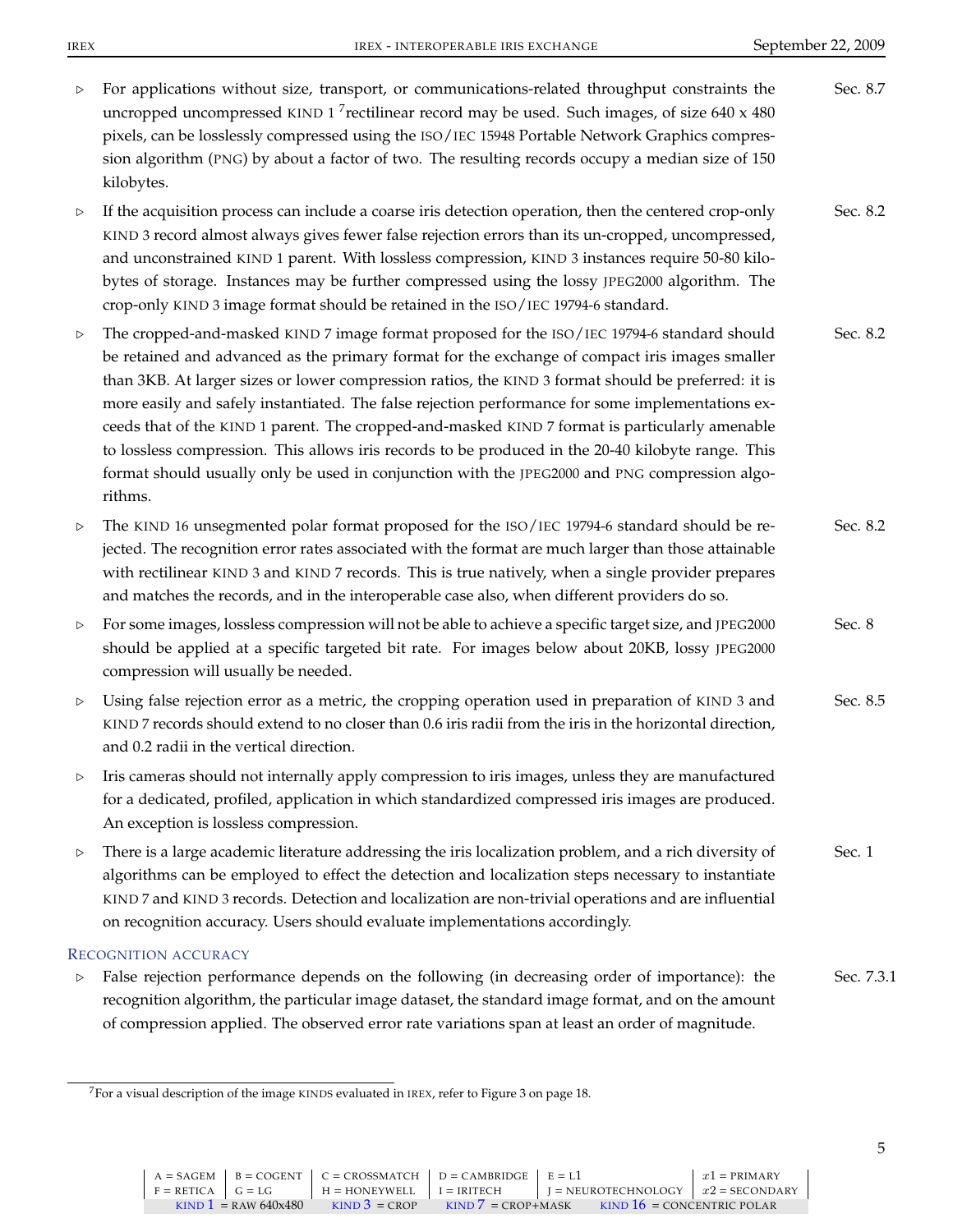- $\triangleright$  False match rate (FMR) calibration curves are computed. These confirm the low false match rates Sec. 7.4 published for iris recognition algorithms at specific operational thresholds. By comparing images from two occupationally and geographically separated populations, of combined size  $O(10^4)$ , the FMR calibration is based on  $O(10^9)$  comparisons. While this population size extends prior independent studies, larger operational corpora should be leveraged to refine FMR performance estimates and give statistical significance to FMR measurements on national-scale identification searches.
- $\triangleright$  The stability of the impostor distribution is measured and reported. At a specific threshold, the Sec. 7.4 false match rate depends on the dataset. This applies across all formats and compression conditions, including uncompressed and unprocessed iris images. In addition, for most iris recognition algorithms, false match rates vary under compression. When severe compression is applied to damage the iris texture, some algorithms maintain low FMR; others do not.

#### INTEROPERABLE ACCURACY

- $\triangleright$  Given a standard for iris images, there are two separate tasks for iris recognition: Generation of the Sec. 8.6 standard image, and matching of standard images (matching is implemented via by proprietary templates). These tasks will generally be executed by different providers' algorithms. The implementations that most accurately match standard IREX records are not generally the implementations that prepare the most matchable IREX records. That is, the error rates associated with the initial detection of the sclera-iris and iris-pupil boundaries are distinct from, but smaller than, the error rates associated with the end-stage fine-grained localization, feature extraction and matching.
- $\triangleright$  The interoperability of standardized iris images in IREX is better than that reported for standard Sec. 8.6 fingerprint minutiae templates: There, the best accuracy was observed when the same provider generated and matched the enrollment and verification templates. In IREX, this native-mode bias is small. Instead the iris recognition algorithm (fine-grained localization, feature extraction, and matching) is most influential on outcome. Fingerprint minutia interoperability is degraded by idiosyncratic (i.e. algorithm-specific) minutia detection and selection[8, 25, 23]. For iris, the standard interchange medium is image data; for fingerprint minutiae, it is  $(x, y, \theta)$  point data and the relative interoperability of the two is a product of the difficulty of consistently and uniformly instantiating the semantic content of the respective standards.

#### COMPUTATIONAL EFFICIENCY

- $\triangleright$  The IREX test plan explicitly stated that algorithm timing estimates would be reported. Further, Sec. 7.6 IREX encouraged the submission of slow-but-accurate vs. fast-but-less-accurate implementations within a generous timing budget. The result, across the nineteen IREX algorithms, is that there are two orders of magnitude for the time needed to prepare an IREX record and to generate a template from an IREX record, and *three* orders of magnitude for the time needed to execute a one-to-one match.
- $\triangleright$  The more computationally expensive algorithms give fewer recognition errors. This accuracy ben- Sec. 7.6.3 efit applies on both the segmentation side, and the matching side. While the results demonstrate the existence of an industry-wide accuracy vs. time tradespace, not all providers demonstrate such a tradeoff between their primary and secondary SDKs.

6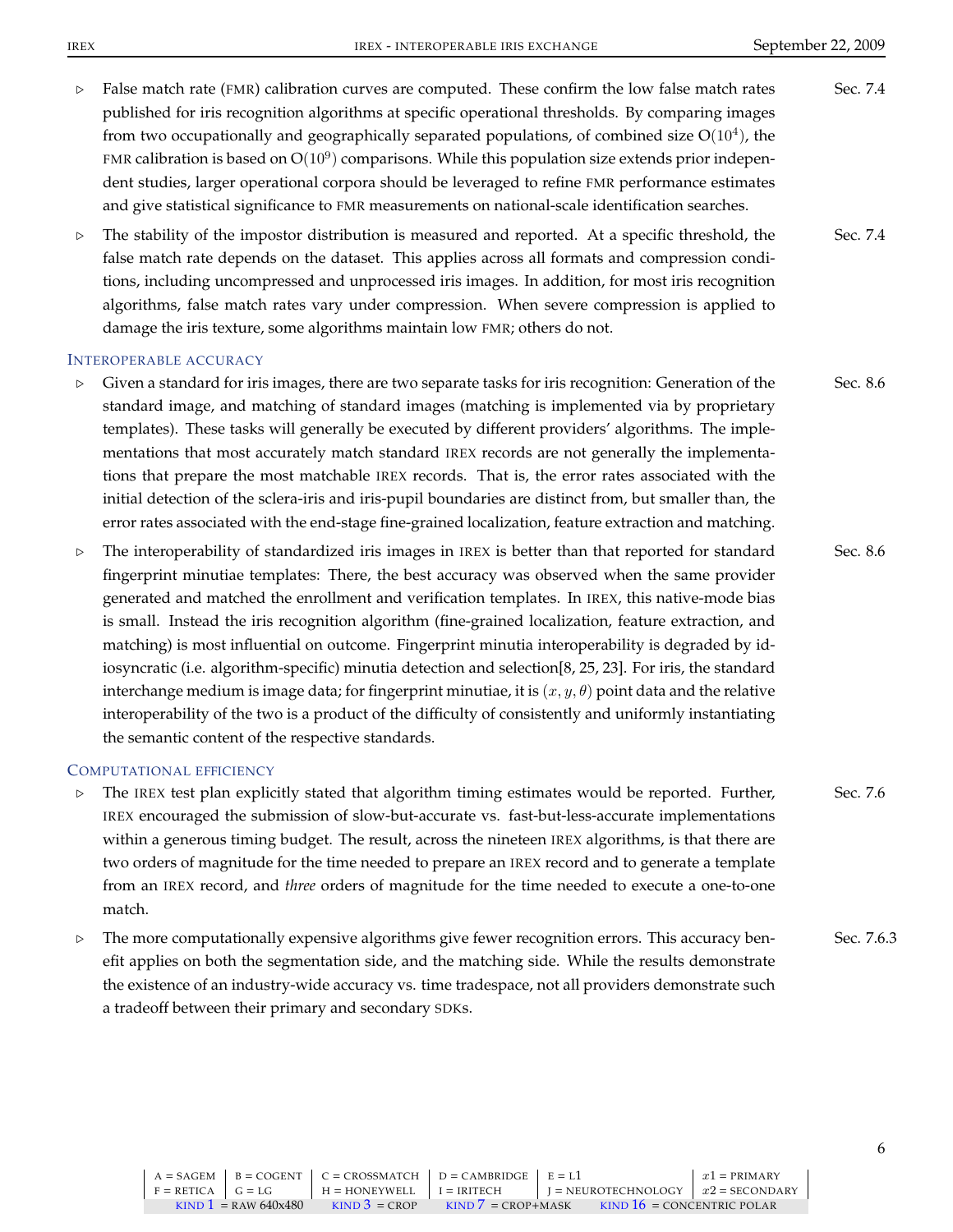|      |                   | Recommended            |     |     |     | <b>Target Record Size</b> |      |      |       |       |              |
|------|-------------------|------------------------|-----|-----|-----|---------------------------|------|------|-------|-------|--------------|
| Role |                   | Format Compressor      | 2KB | 4KB | 8KB | 16KB                      | 32KB | 64KB | 128KB | 256KB | <b>307KB</b> |
| All  | KIND 1            | Uncompressed           |     |     |     |                           |      |      |       |       |              |
| All  | KIND <sub>3</sub> | Uncompressed           |     |     |     |                           |      |      |       |       |              |
| All  | KIND <sub>7</sub> | Uncompressed           |     |     |     |                           |      |      |       |       |              |
| All  | KIND <sub>3</sub> | <b>PNG Lossless</b>    |     |     |     |                           |      |      |       |       |              |
| All  | KIND <sub>7</sub> | <b>PNG Lossless</b>    |     |     |     |                           |      |      |       |       |              |
| 1:N  |                   | KIND 3 JPEG 2000 Lossy |     |     |     |                           |      |      |       |       |              |
| 1:N  |                   | KIND 7 JPEG 2000 Lossy |     |     |     |                           |      |      |       |       |              |
| 1:1  |                   | KIND 3 JPEG 2000 Lossy |     |     |     |                           |      |      |       |       |              |
| 1:1  |                   | KIND 7 JPEG 2000 Lossy |     |     |     |                           |      |      |       |       |              |

Figure 1: Application-specific recommendations on compression and format. The horizontal axis shows target file size in kilobytes on a logarithmic scale.

- $\triangleright$  Most prior published tests have ignored the tradeoff between computational expense and accu- Sec. 7.6.4 racy. Here more computationally expensive algorithms yield better accuracy. This indicates that difficult-to-match samples are amenable to more expensive algorithms. While IREX allowed computationally intensive algorithms, providers were given prior notice that this report would report execution speed in addition to accuracy. NIST biometric testing campaigns have historically emphasized matching accuracy.
- $\triangleright$  The speed of the fastest algorithms is in line with that reported in the academic literature. Sec. 7.6
- . All of the implementations are fast enough for use in one-to-one applications. However, in one-to- Sec. 7.6.2 many identification applications with even moderate enrolled population sizes, the viability of the slowest IREX implementations may rest on the availability of *fast search* (e.g., dataset partioning) algorithms. The degree to which the algorithms in the IREX SDKs can be expedited is not known.
- $\triangleright$  The fastest implementations are more than twice as fast as the slowest: They can compute and Sec. 7.6.1 match pairs of templates from both eyes in less time than it takes the slowest algorithms to compute and match templates from a single eye.
- $\triangleright$  The more accurate implementations may be useful for forensic iris identification where computa- Sec. 7.6.1 tional expense is usually inconsequential.
- $\triangleright$  Important caveats apply to the measurement of computation time, and to the operational relevance Sec. 7.6.4 of timing estimates.

#### SELECTION OF COMPRESSION ALGORITHMS

 $\triangleright$  The IREX study has supported refinement of the ISO/IEC 19794-6 international iris interchange stan- Sec. 8.2 dard. Particularly the IREX study supported exclusion of polar formats from the ISO/IEC 19794-6 standard.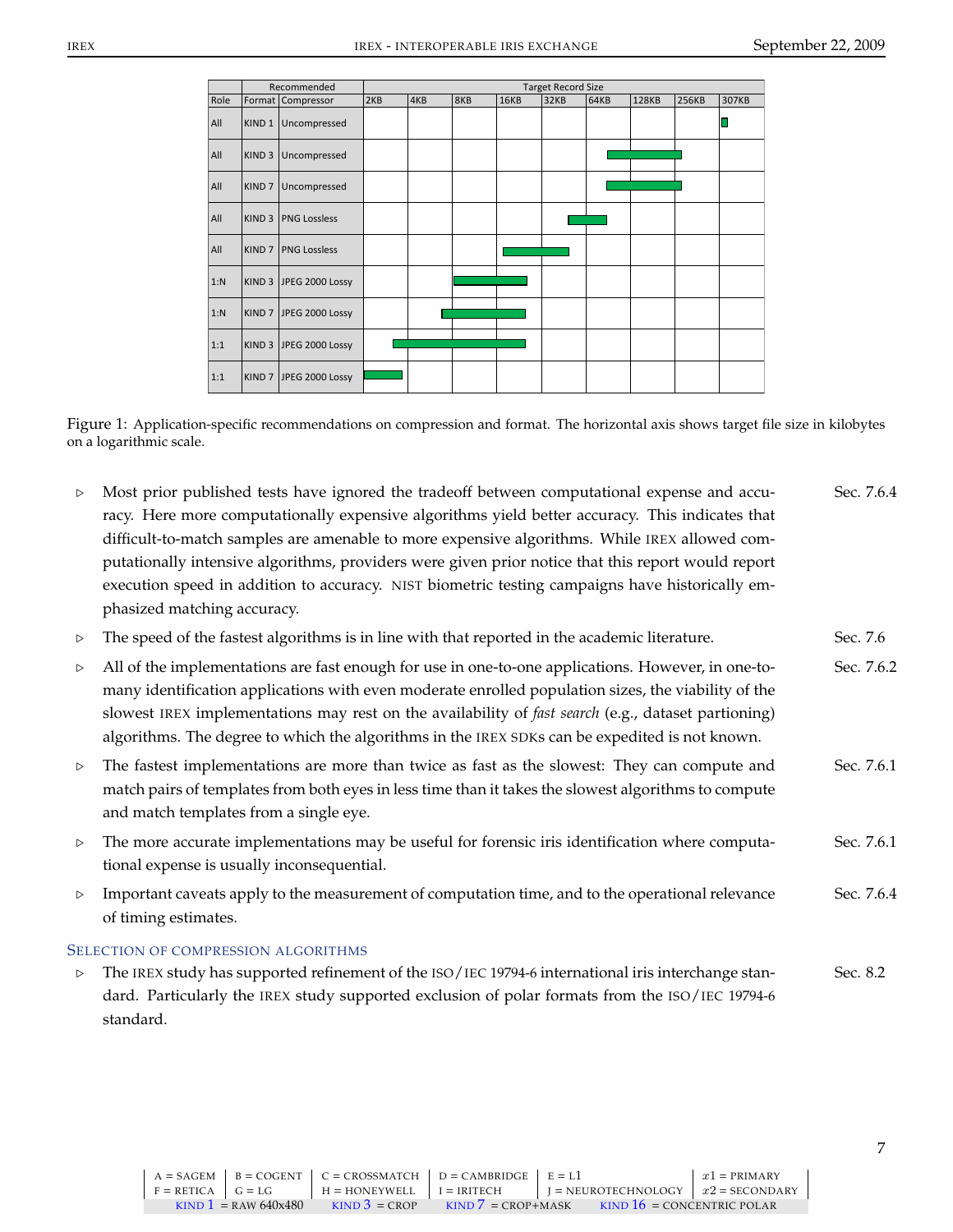| $\, \triangleright$ | The IREX study has confirmed the findings of previous studies, namely that compression gives low,<br>graduated, increases in false rejection errors. Prior work, published in the academic literature, has<br>often considered single non-commercial algorithms running on smaller datasets.                                                                                                                                                                                        | Sec. 8.1.1 |
|---------------------|-------------------------------------------------------------------------------------------------------------------------------------------------------------------------------------------------------------------------------------------------------------------------------------------------------------------------------------------------------------------------------------------------------------------------------------------------------------------------------------|------------|
| $\, \triangleright$ | Lossy compression algorithm such as JPEG and JPEG2000 unrecoverably damage iris images. This<br>has an adverse effect on false non-match error rates, and, for some iris recognition algorithms, on<br>false match rates too. This latter aspect contraindicates application of lossy compression to images<br>used in one-to-many searches.                                                                                                                                        | Sec. 8.1.3 |
| ▷                   | Compression should be applied at the minimum level needed to attain a storage or bandwidth<br>requirement. The primary operational target variable is the size of the compressed image. This<br>may be set directly using the JPEG2000 algorithm. Default guidance is given in Figure 1. However,<br>implementers should quantify compression damage in terms of bits per pixel, and this will depend<br>on iris radius - large irises should be compressed more lightly.           | Sec. 8.6   |
| $\, \triangleright$ | The ISO/IEC 10918 JPEG compression algorithm should be deprecated. The presence of Discrete<br>Cosine Transform blocking artifacts produces elevated false match rates. This recommendation<br>applies particularly to compact iris images, but also to the cases where JPEG encoding is being used<br>solely as a convenient container. It is recommended that the lossless PNG compressor be used in<br>such cases because it is too easy to invoke JPEG with adverse parameters. | Sec. 8.1   |
|                     | EFFECTS OF DILATION, OCCLUSION, CENTER DISPLACEMENT                                                                                                                                                                                                                                                                                                                                                                                                                                 |            |
| $\, \triangleright$ | Higher amounts of pupillary dilation increase image-specific false non-match and false-match<br>rates. The effect diminishes when the enrollment images are JPEG2000 compressed.                                                                                                                                                                                                                                                                                                    | Sec. 8.9.2 |
| $\, \triangleright$ | Images stored in KIND 16 format with constricted pupils produce higher image-specific false match<br>rates. Perhaps high amounts of constriction make the features more difficult to localize.                                                                                                                                                                                                                                                                                      | Sec. 8.9.2 |
| $\, \triangleright$ | The difference between the dilations present in two iris images affects their comparison score. In<br>particular, large disparities in dilation elevate false rejection error rates. False match rates are not<br>changed. The magnitude of the effect is comparable to that of eyelid occlusion.                                                                                                                                                                                   | Sec. 8.9.2 |
| $\, \triangleright$ | The effect of dilation change on recognition accuracy diminishes when the enrollment images are<br>JPEG2000 compressed.                                                                                                                                                                                                                                                                                                                                                             | Sec. 8.9.2 |
|                     | Changes in dilation tend to be smaller for intra-person comparisons than for inter-person compar-<br>isons. Under controlled illumination conditions, the amount of dilation may serve as an ancillary<br>discriminating factor.                                                                                                                                                                                                                                                    | Sec. 8.9.2 |
| $\, \triangleright$ | Large amounts of eyelid occlusion increased the probability of a non-match for most algorithms,<br>and increased the probability of a false match for some algorithms.                                                                                                                                                                                                                                                                                                              | Sec. 8.9.1 |
| $\triangleright$    | Some IREX algorithms exhibit a small adverse dependence on the displacement of the pupil and<br>limbus centers. Specifically, genuine matching scores are elevated.                                                                                                                                                                                                                                                                                                                 | Sec. 8.9.3 |

#### IMAGE QUALITY ASSESSMENT

8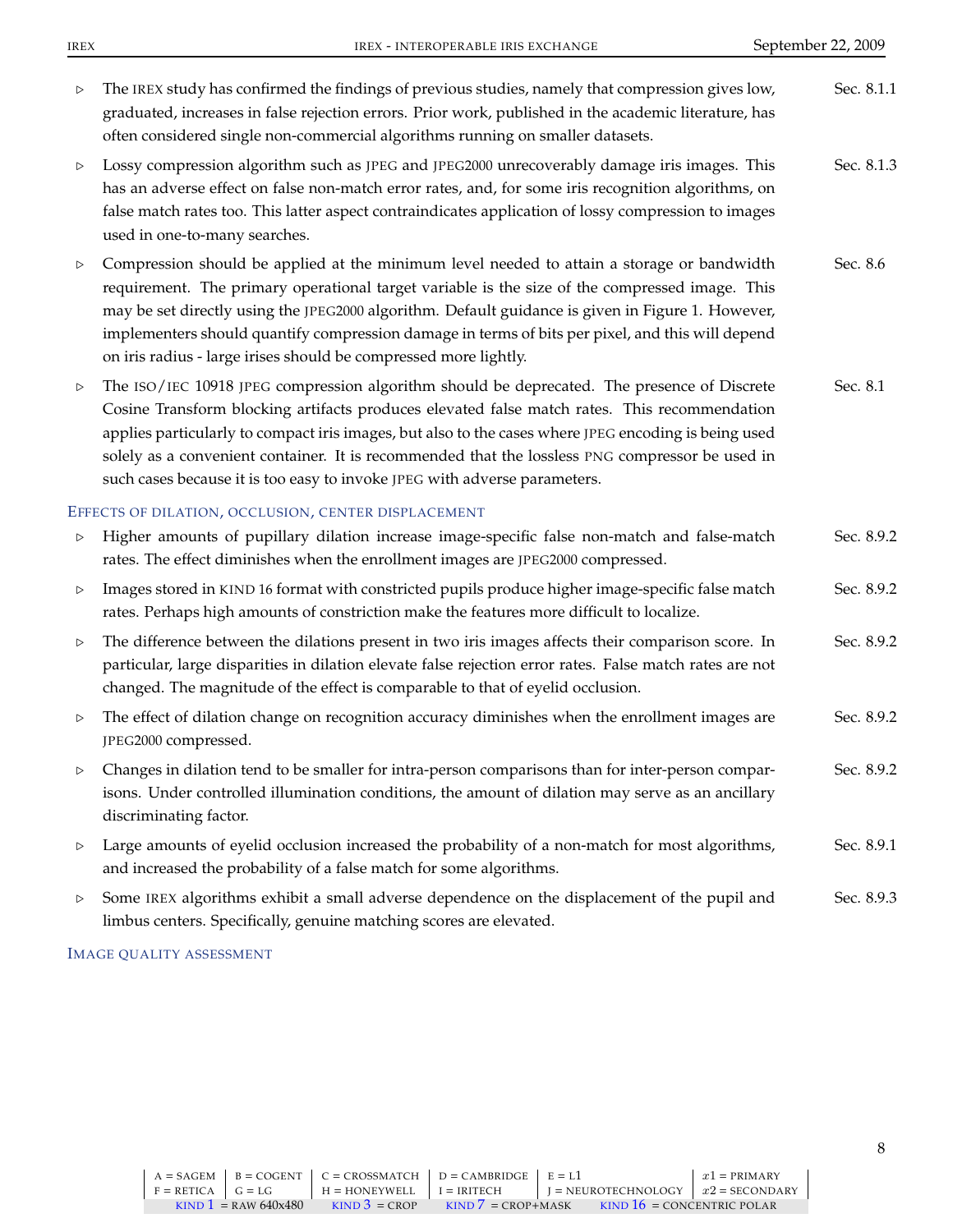| $\, \triangleright$ | Three SDKs reported iris image quality scores on the standard range of [0-100]. A quality score,<br>computed during the production of a KIND 3 record, is considered effective if they are quantita-<br>tively indicative of matching performance. Quality scores are considered interoperable if they are<br>effective and uniformly interpretable. Two of three quality assessment algorithms, D1 and G1, are<br>effective at assigning higher quality values to images with lower image-specific false match and<br>false non-match rates. SDK D1 exhibits a larger stratification of the median quality scores assigned<br>to four accuracy-categorized partitions of the ICE dataset. | Sec. 8.8.1 |
|---------------------|--------------------------------------------------------------------------------------------------------------------------------------------------------------------------------------------------------------------------------------------------------------------------------------------------------------------------------------------------------------------------------------------------------------------------------------------------------------------------------------------------------------------------------------------------------------------------------------------------------------------------------------------------------------------------------------------|------------|
| $\, \triangleright$ | When images are excluded from testing on the basis of poor image quality assessments by SDKs<br>G1 and D1, the false non-match rate of almost all matching algorithms improves. The best gain<br>in accuracy is achieved for SDKs A1, I1, I2, G2, H2, H1. Exclusion of images judged to have low<br>quality by SDK A1 does not appreciably improve observed false non-match rates.                                                                                                                                                                                                                                                                                                         | Sec. 8.8.2 |
| $\triangleright$    | Quality scores are not interoperable: The distributions of the D1 and G1 quality scores are different<br>and relate to different image error rates. This lack of interoperability implies a need for calibration.                                                                                                                                                                                                                                                                                                                                                                                                                                                                          | Sec. 8.8.2 |
| $\triangleright$    | The IREX test plan did not require image quality assessment. While there is an increasing concensus<br>that image quality estimates have greatest utility if they they are indicative of recognition accuracy,<br>the IREX test plan did not mandate a semantic meaning for image quality. The new ISO/IEC 29794-<br>6 iris image quality standard is intended to improve this situation. Academic and commercial<br>research, and IREX activities will support this project.                                                                                                                                                                                                              | Sec. 8.8.2 |
|                     | EXPANDED TEST METHODS AND METRICS                                                                                                                                                                                                                                                                                                                                                                                                                                                                                                                                                                                                                                                          |            |
| $\, \triangleright$ | Detection error tradeoff characteristics are included that present lines joining points of fixed thresh-<br>old. These reveal changes in both FNMR and FMR at a fixed threshold. These expose dependencies<br>of FMR on dataset and compression parameters.                                                                                                                                                                                                                                                                                                                                                                                                                                | Sec. 7.3   |
| $\triangleright$    | Within-dataset and cross-dataset impostor comparisons were conducted. The latter guarantee the<br>integrity of the impostor status of all image pairs. Matching of samples from different cameras is<br>an implied aspect of applications based on standardized images.                                                                                                                                                                                                                                                                                                                                                                                                                    | Sec. 7.4   |
| $\, \triangleright$ | Conditional false non-match rates were defined and used to quantify errors induced by a change<br>to a dataset (e.g., compression). This offers a more precise approach to failure analysis when the<br>covariate is under the control of the experimenter.                                                                                                                                                                                                                                                                                                                                                                                                                                | Sec. 8.2   |
| ▷                   | Template sizes were reported.                                                                                                                                                                                                                                                                                                                                                                                                                                                                                                                                                                                                                                                              | Sec. 7.5   |
| ▷                   | Processing times were reported for IREX record preparation, template generation and one-to-one<br>comparison. The computational cost vs. accuracy tradespace was documented.                                                                                                                                                                                                                                                                                                                                                                                                                                                                                                               | Sec. 7.6   |
| D                   | Image-specific false match and false non-match error rates were defined by inheriting concepts<br>from the biometric zoo. These metrics support failure mode analyses by allowing association of<br>a covariate (e.g., dilation) with a matching error rate without having to consider the covariate of<br>a comparison image. Image-specific error rates are useful in detection of ground truth errors in<br>datasets.                                                                                                                                                                                                                                                                   | Sec. 6.4   |
| $\triangleright$    | Image-specific error rates were used to create four partitions of the ICE dataset: These are termed<br>CLEAR ICE, BLUE GOATS, BLUE WOLVES, and BLACK ICE. The latter consists of those images that<br>have pathological error rates on all SDKs. On request NIST will release the image partitions to<br>interested parties.                                                                                                                                                                                                                                                                                                                                                               | Sec. 8.10  |

9